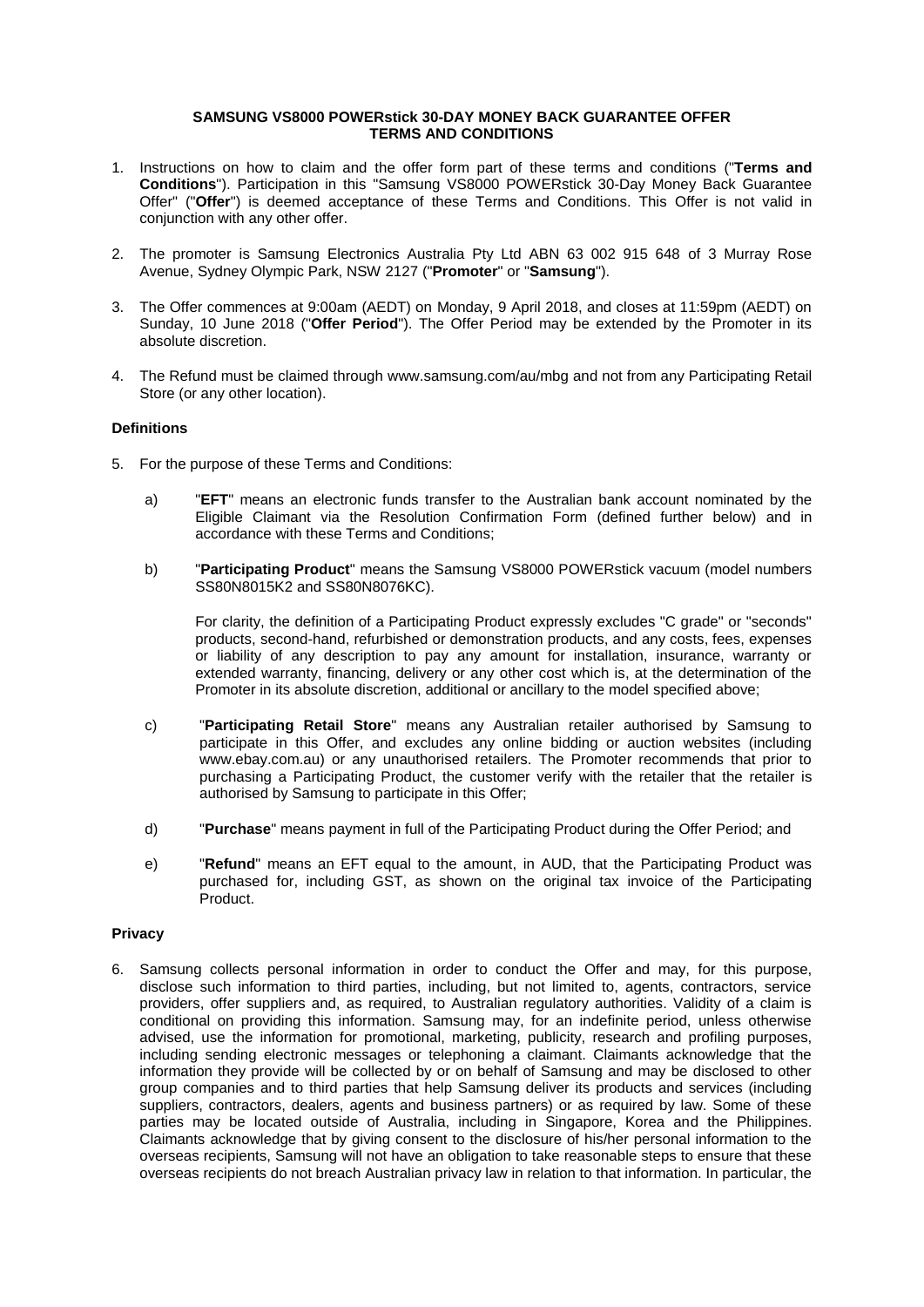claimant acknowledges that in providing their consent, Samsung will not be accountable under the *Privacy Act 1988* (Cth) and the claimant will not be able to seek redress under the *Privacy Act 1988* (Cth). However, where practicable in the circumstances, Samsung will take reasonable steps to ensure that overseas recipients use and disclose such information in a manner consistent with Samsung's privacy policy. Claimants should direct any request to access, update or correct information to Samsung's Privacy Officer at the details provided below. These Terms and Conditions are deemed to incorporate Samsung's privacy policy and by claiming under the Offer (whether or not as an Eligible Claimant), each claimant accepts the terms and conditions of Samsung's privacy policy. For further details see www.samsung.com/au/info/privacy.html.

### **Eligibility and claims**

- 7. To be eligible to claim the Refund, a claimant must:
	- a) be aged 18 years old or over and be a natural person (and for clarity not a company, business or organisation of any description, or an employee of the Promoter, a Participating Retail Store or any agency associated with this Offer);
	- b) be an Australian resident, with an Australian residential address;
	- c) Purchase a Participating Product from a Participating Retail Store during the Offer Period;
	- d) visit www.samsung.com/au/mbg and follow the prompts to the online claim form (the "**Online Claim Form**"), and:
		- i. input all requested details, including the claimant's full name, contact telephone number, email address, State of residence and explanation of the reason for the refund request; and
		- ii. submit the fully completed Online Claim Form within thirty (30) days of Purchasing the Participating Product (Online Claim Forms will not be accepted after 11:59pm (AEST) on Tuesday 10 July 2018);
	- e) when requested by Samsung, provide to Samsung (via email) a copy of the original tax invoice for the Purchase of their Participating Product;
	- f) complete an additional form (**"Resolution Confirmation Form"**), which will be provided by Samsung to each claimant once their Online Claim Form and tax invoice have been validated, and
		- i. input all the requested details, including the bank account details of the claimant's nominated Australian bank account (to which the claimant intends for the Refund to be paid by EFT); and
		- ii. provide the fully completed Resolution Confirmation Form to Samsung within fourteen (14) days of receipt (Resolution Confirmation Forms will not be accepted after 11:59pm (AEST) on Tuesday 24 July 2018); and
	- g) make the Participating Product available for collection and inspection by a Samsung authorised agent,

(each, an "**Eligible Claimant**").

- 8. Following submission of an Online Claim Form, a claimant (whether or not an Eligible Claimant) will receive a unique claim reference number ("**Unique Claim Reference Number**") and a Resolution Confirmation Form (subject to validation of their Online Claim Form).
- 9. All claims must be carried out by the actual purchaser of the Participating Product. Claims or registrations by any other person will not be accepted.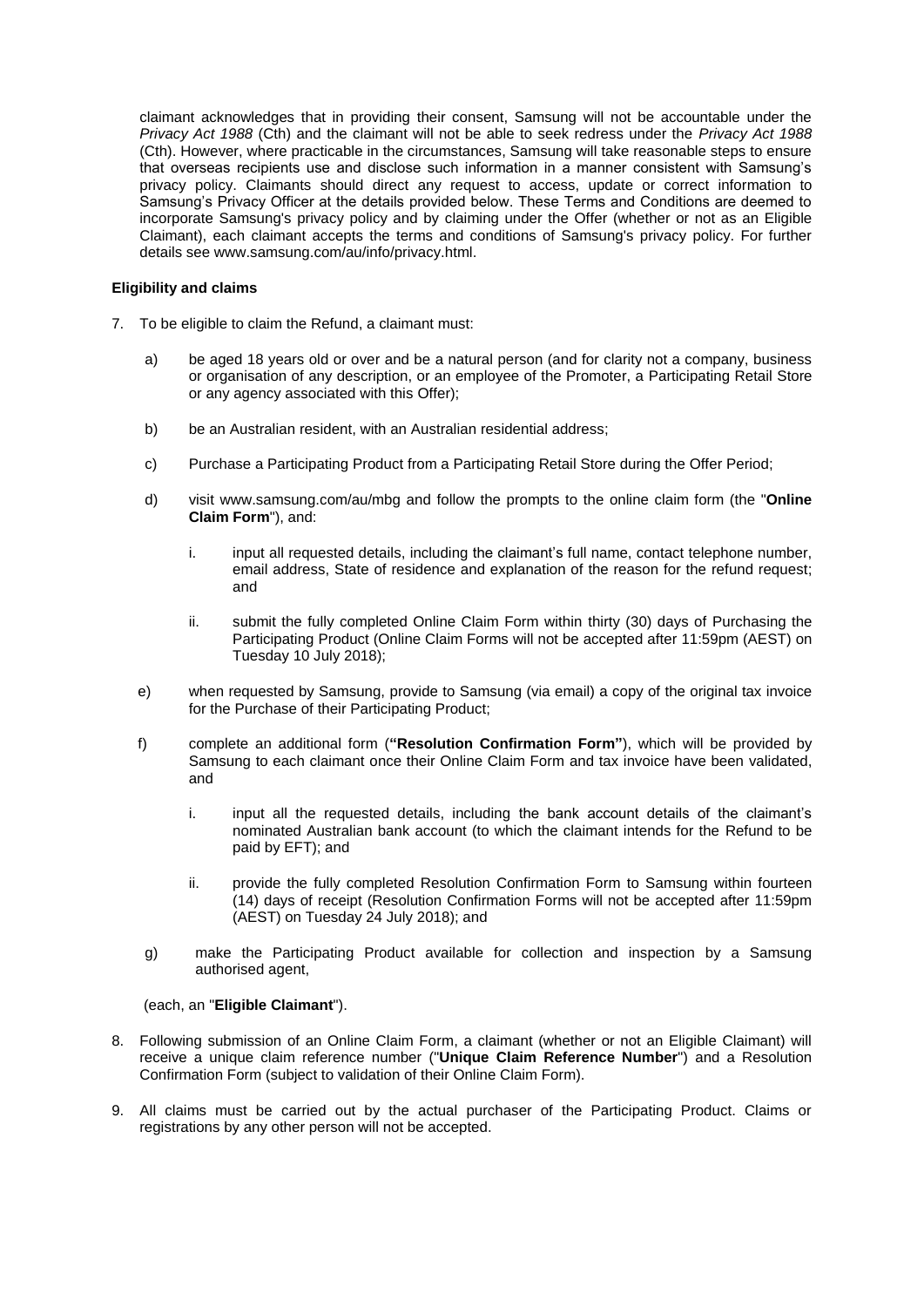### **Copies of tax invoice**

- 10. The Promoter will validate the tax invoice submitted by each claimant and will inform a claimant who has provided an invalid tax invoice by email. The claimant will have fourteen (14) days from the date of that email to provide a valid tax invoice.
- 11. The Promoter reserves the right to invalidate any claims if the claimant has failed to provide a valid tax invoice within fourteen (14) days of notification of an invalid tax invoice by the Promoter.

### **Claim validity**

- 12. If the Promoter requires any further information to validate a submitted Online Claim Form or Resolution Confirmation Form, the Promoter will inform the claimant by email. The claimant will then have fourteen (14) days from the date of the notification email to provide the requested information to the Promoter, unless expressly stated otherwise in the notification email. The Promoter may, in its absolute discretion, invalidate any claim if the relevant claimant fails to provide the further requested information within fourteen (14) days of the notification email by the Promoter.
- 13. The Offer and/or any time period that claimants have to make claims and provide further information may be extended in the Promoter's absolute discretion.
- 14. The Promoter reserves the right, at any time, to verify the validity of claims and claimants (including a claimant's identity, contact number and place of residence and tax invoice) and to disqualify any claimant who submits a claim that is not in accordance with these Terms and Conditions or who tampers with the claim process. The Promoter's decision is final and no correspondence will be entered into. Failure by the Promoter to enforce any of its rights at any stage does not constitute a waiver of those rights.
- 15. Incomplete, indecipherable or illegible claims will be deemed invalid. Claimants are responsible for ensuring their correct contact number, email address, bank account details and address details are provided and any updated details are notified to the Promoter. The Promoter accepts no responsibility should an otherwise Eligible Claimant fail to receive the Refund because of a failure to provide correct details or to notify of a change to those details, or for providing an invalid tax invoice.
- 16. Multiple claims for a Refund are permitted, subject to the following:
	- a) only one (1) claim is permitted per Participating Product; and
	- b) each claim must be submitted separately and in accordance with these Terms and Conditions.

#### **Refund**

- <span id="page-2-0"></span>17. The Participating Product must:
	- a) have been used under normal conditions in the application for which the Participating Product is intended and maintained in accordance with the instructions provided;
	- b) not be damaged, including, without limitation, cosmetic damage such as scratches or dents; and
	- c) include all manuals and accessories provided at the time of Purchase.
- 18. If the Participating Product is not returned in accordance with clause [17](#page-2-0) above, the Promoter may, in its absolute discretion, either refuse to provide a Refund or reduce it to take into account the cost of repair for any damage caused to the Participating Product, or any missing manuals or accessories.
- 19. Eligible Claimants will be notified by email to their nominated email address that their claim has been deemed valid within a reasonable period of time. The Promoter will then arrange to collect the Participating product. Once received the Promoter will then arrange for the Eligible Claimant to receive the Refund (less determined by the Promoter, in its sole discretion, to account for any damage to the Participating Product, or any missing manuals or accessories).